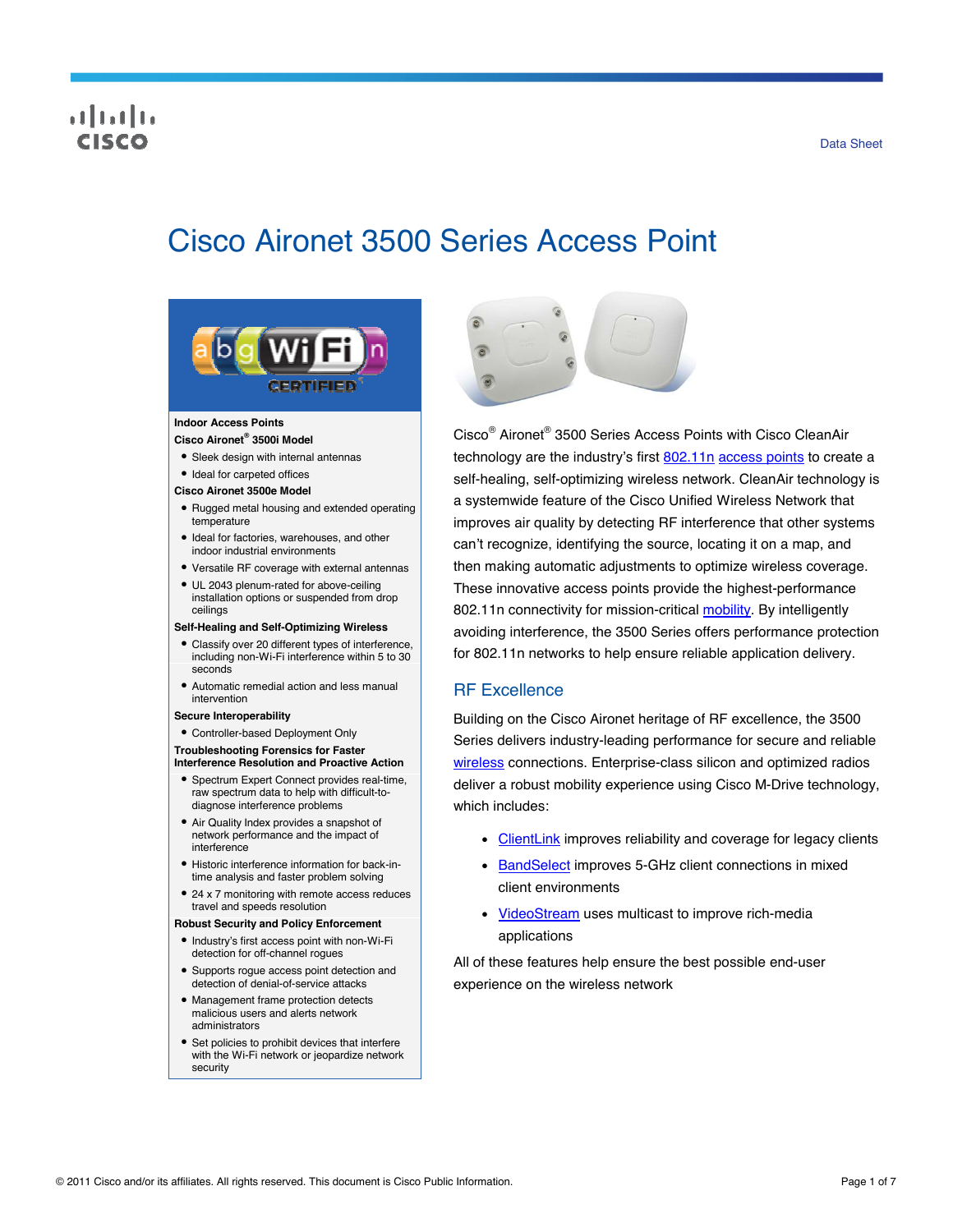Cisco also offers the industry's broadest selection of [802.11n antennas](http://www.cisco.com/en/US/prod/collateral/wireless/ps7183/ps469/at_a_glance_c45-513837.pdf) delivering optimal coverage for a variety of deployment scenarios

## **Scalability**

The Cisco Aironet 3500 Series is a component of the Cisco Unified Wireless Network, which can scale up to 18,000 access points with full Layer 3 mobility across central or remote locations on the enterprise campus, in branch offices, and at remote sites. The Cisco Unified Wireless Network is the industry's most flexible, resilient, and scalable architecture, delivering secure access to mobility services and applications and offering the lowest total cost of ownership and investment protection by integrating seamlessly with the existing wired network.

## Product Specifications

Table 1 lists the product specifications for Cisco Aironet 3500 Series Access Points.

| Item                                 | <b>Specification</b>                                                                                                                                                                                                                                   |
|--------------------------------------|--------------------------------------------------------------------------------------------------------------------------------------------------------------------------------------------------------------------------------------------------------|
| <b>Part Numbers</b>                  | <b>Cisco Aironet 3500 Series Access Point</b>                                                                                                                                                                                                          |
|                                      | <b>Controller-Based Access Point</b>                                                                                                                                                                                                                   |
|                                      | The Cisco Aironet 3500i mode - Indoor environments, with internal antennas                                                                                                                                                                             |
|                                      | • AIR-CAP3502I-x-K9 - Dual-band controller-based 802.11a/g/n                                                                                                                                                                                           |
|                                      | • AIR-CAP3501I-x-K9 - Single-band controller-based 802.11g/n                                                                                                                                                                                           |
|                                      | • AIR-CAP3502I-xK910 - Eco-pack (dual-band 802.11a/g/n) 10 quantity access points                                                                                                                                                                      |
|                                      | The Cisco Aironet 3500e mode - Indoor, challenging environments, with external antennas                                                                                                                                                                |
|                                      | • AIR-CAP3502E-x-K9 - Dual-band controller-based 802.11a/g/n                                                                                                                                                                                           |
|                                      | • AIR-CAP3501E-x-K9 - Single-band controller-based 802.11g/n                                                                                                                                                                                           |
|                                      | • AIR-CAP3502E-xK910 - Eco-pack (dual-band 802.11a/g/n) 10 quantity access points                                                                                                                                                                      |
|                                      | Cisco SMARTnet® Services for the Cisco Aironet 3500i model with internal antennas                                                                                                                                                                      |
|                                      | • CON-SNT-CAP352lx - SMARTnet 8x5xNBD 3500i access point (dual-band 802.11 a/q/n)                                                                                                                                                                      |
|                                      | • CON-SNT-CAP351lx - SMARTnet 8x5xNBD 3500i access point (single-band 802.11 g/n)                                                                                                                                                                      |
|                                      | · Qty(10) CON-SNT-CAP352lx - SMARTnet 8x5xNBD 10 quantity eco-pack 3500i access point (dual-band<br>802.11a/g/n)                                                                                                                                       |
|                                      | SMARTnet Services for the Cisco Aironet 3500e model with external antennas                                                                                                                                                                             |
|                                      | • CON-SNT-CAP3502x - SMARTnet 8x5xNBD 3500e access point (dual-band 802.11 a/g/n)                                                                                                                                                                      |
|                                      | • CON-SNT-CAP3501x - SMARTnet 8x5xNBD 3500e access point (single-band 802.11 g/n)                                                                                                                                                                      |
|                                      | • Qty(10) CON-SNT-CAP3502x - SMARTnet 8x5xNBD 10 quantity eco-pack 3500e access point (dual-band<br>802.11a/g/n)                                                                                                                                       |
|                                      | <b>Cisco Wireless LAN Services</b>                                                                                                                                                                                                                     |
|                                      | • AS-WLAN-CNSLT - Cisco Wireless LAN Network Planning and Design Service                                                                                                                                                                               |
|                                      | • AS-WLAN-CNSLT - Cisco Wireless LAN 802.11n Migration Service                                                                                                                                                                                         |
|                                      | • AS-WLAN-CNSLT - Cisco Wireless LAN Performance and Security Assessment Service                                                                                                                                                                       |
|                                      | Regulatory domains: (x = regulatory domain)                                                                                                                                                                                                            |
|                                      | Customers are responsible for verifying approval for use in their individual countries. To verify approval and to identify<br>the regulatory domain that corresponds to a particular country, please visit http://www.cisco.com/go/aironet/compliance. |
|                                      | Not all regulatory domains have been approved. As they are approved, the part numbers will be available on the Global<br>Price List.                                                                                                                   |
| <b>Software</b>                      | Cisco Unified Wireless Network Software Release 7.0 or later (autonomous IOS not supported)                                                                                                                                                            |
| 802.11n Version 2.0                  | • 2x3 multiple-input multiple-output (MIMO) with two spatial streams                                                                                                                                                                                   |
| (and Related)<br><b>Capabilities</b> | • Maximal ratio combining (MRC)                                                                                                                                                                                                                        |
|                                      | • Legacy beamforming                                                                                                                                                                                                                                   |
|                                      | • 20- and 40-MHz channels                                                                                                                                                                                                                              |
|                                      | • PHY data rates up to 300 Mbps                                                                                                                                                                                                                        |
|                                      | • Packet aggregation: A-MPDU (Tx/Rx), A-MSDU (Tx/Rx)                                                                                                                                                                                                   |

| Table 1. | Product Specifications for Cisco Aironet 3500 Series Access Points |
|----------|--------------------------------------------------------------------|
|          |                                                                    |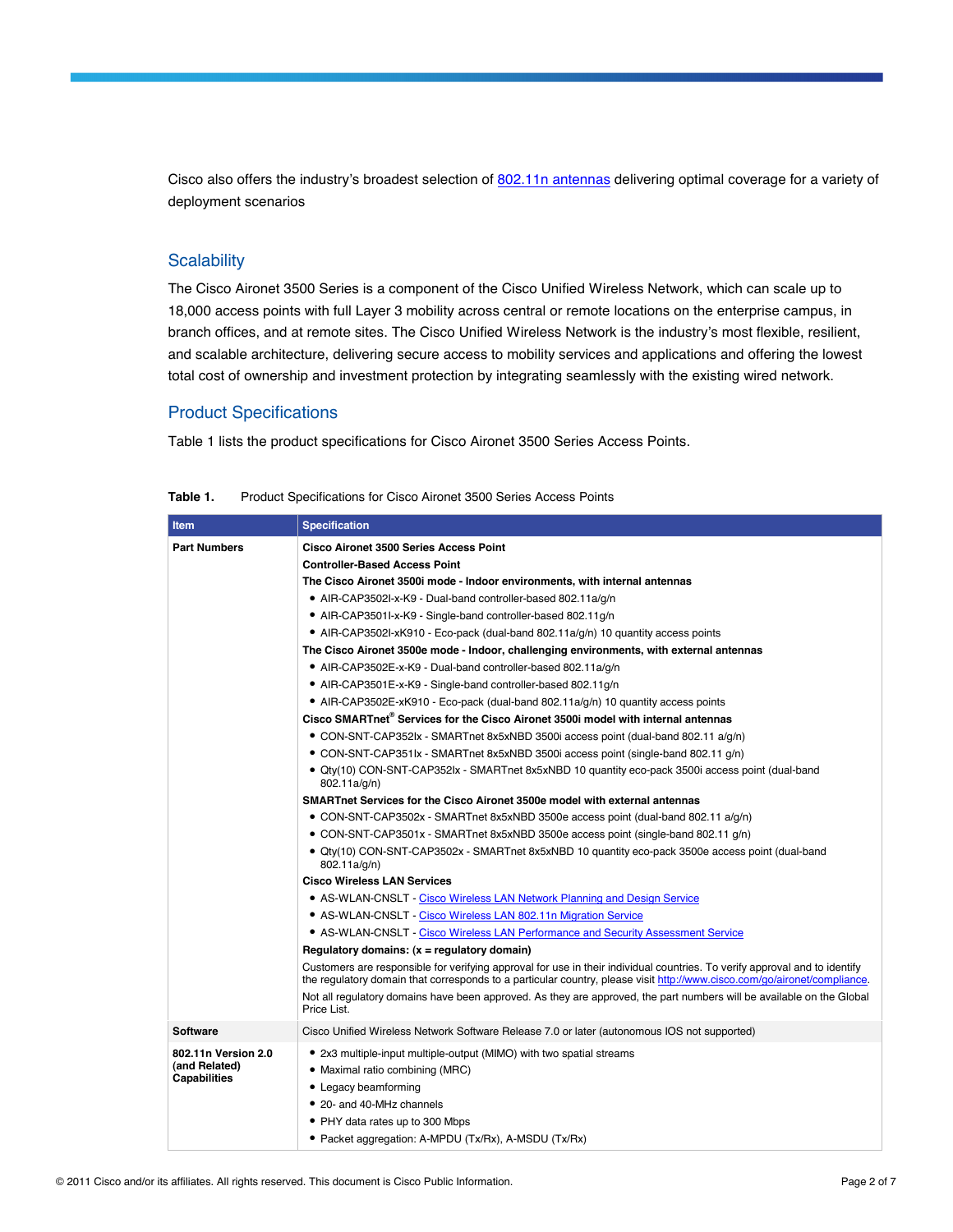| Item                                                                                                                                                   | <b>Specification</b>                                                  |                                          |                                  |                                                                      |                    |     |  |
|--------------------------------------------------------------------------------------------------------------------------------------------------------|-----------------------------------------------------------------------|------------------------------------------|----------------------------------|----------------------------------------------------------------------|--------------------|-----|--|
|                                                                                                                                                        | • 802.11 dynamic frequency selection (DFS)                            |                                          |                                  |                                                                      |                    |     |  |
|                                                                                                                                                        | • Cyclic shift diversity (CSD) support                                |                                          |                                  |                                                                      |                    |     |  |
| <b>Data Rates Supported</b>                                                                                                                            | 802.11a: 6, 9, 12, 18, 24, 36, 48, and 54 Mbps                        |                                          |                                  |                                                                      |                    |     |  |
|                                                                                                                                                        | 802.11g: 1, 2, 5.5, 6, 9, 11, 12, 18, 24, 36, 48, and 54 Mbps         |                                          |                                  |                                                                      |                    |     |  |
|                                                                                                                                                        | 802.11n data rates (2.4 GHz and 5 GHz):                               |                                          |                                  |                                                                      |                    |     |  |
|                                                                                                                                                        | $MCS$ Index <sup>1</sup>                                              | $GI^2 = 800ns$                           |                                  |                                                                      | $Gl = 400ns$       |     |  |
|                                                                                                                                                        |                                                                       | 20-MHz Rate (Mbps)<br>40-MHz Rate (Mbps) |                                  | 20-MHz Rate (Mbps)                                                   | 40-MHz Rate (Mbps) |     |  |
|                                                                                                                                                        | 0                                                                     | 6.5                                      | 13.5                             |                                                                      | 7.2                | 15  |  |
|                                                                                                                                                        | $\mathbf{1}$                                                          | 13                                       | 27                               |                                                                      | 14.4               | 30  |  |
|                                                                                                                                                        | $\overline{c}$                                                        | 19.5                                     | 40.5                             |                                                                      | 21.7               | 45  |  |
|                                                                                                                                                        | 3                                                                     | 26                                       | 54                               |                                                                      | 28.9               | 60  |  |
|                                                                                                                                                        | 4                                                                     | 39                                       | 81                               |                                                                      | 43.3               | 90  |  |
|                                                                                                                                                        | 5                                                                     | 52                                       | 108                              |                                                                      | 57.8               | 120 |  |
|                                                                                                                                                        | 6                                                                     | 58.5                                     | 121.5                            |                                                                      | 65                 | 135 |  |
|                                                                                                                                                        | $\overline{7}$                                                        | 65                                       | 135                              |                                                                      | 72.2               | 150 |  |
|                                                                                                                                                        | 8                                                                     | 13                                       |                                  |                                                                      | 14.4               | 30  |  |
|                                                                                                                                                        |                                                                       |                                          | 27                               |                                                                      |                    |     |  |
|                                                                                                                                                        | 9                                                                     | 26                                       | 54                               |                                                                      | 28.9               | 60  |  |
|                                                                                                                                                        | 10                                                                    | 39                                       | 81                               |                                                                      | 43.3               | 90  |  |
|                                                                                                                                                        | 11                                                                    | 52                                       | 108                              |                                                                      | 57.8               | 120 |  |
|                                                                                                                                                        | 12                                                                    | 78                                       | 162                              |                                                                      | 86.7               | 180 |  |
|                                                                                                                                                        | 13                                                                    | 104                                      | 216                              |                                                                      | 115.6              | 240 |  |
|                                                                                                                                                        | 14                                                                    | 117                                      | 243                              |                                                                      | 130                | 270 |  |
|                                                                                                                                                        | 15                                                                    | 130                                      | 270                              |                                                                      | 144.4              | 300 |  |
| <b>Frequency Band and</b>                                                                                                                              | A (A regulatory domain):                                              |                                          |                                  | N (N regulatory domain):                                             |                    |     |  |
| 20-MHz Operating<br><b>Channels</b>                                                                                                                    | • 2.412 to 2.462 GHz; 11 channels                                     |                                          |                                  | • 2.412 to 2.462 GHz; 11 channels                                    |                    |     |  |
|                                                                                                                                                        | • 5.180 to 5.320 GHz; 8 channels                                      |                                          |                                  | • 5.180 to 5.320 GHz; 8 channels                                     |                    |     |  |
|                                                                                                                                                        | • 5.500 to 5.700 GHz, 8 channels<br>(excludes 5.600 to 5.640 GHz)     |                                          |                                  | • 5.745 to 5.825 GHz; 5 channels<br>Q (Q regulatory domain):         |                    |     |  |
|                                                                                                                                                        | • 5.745 to 5.825 GHz; 5 channels                                      |                                          |                                  | • 2.412 to 2.472 GHz; 13 channels                                    |                    |     |  |
|                                                                                                                                                        | C (C regulatory domain):                                              |                                          |                                  | • 5.180 to 5.320 GHz; 8 channels                                     |                    |     |  |
|                                                                                                                                                        | • 2.412 to 2.472 GHz; 13 channels                                     |                                          |                                  | • 5.500 to 5.700 GHz; 11 channels                                    |                    |     |  |
|                                                                                                                                                        | • 5.745 to 5.825 GHz; 5 channels                                      |                                          |                                  | S (S regulatory domain):                                             |                    |     |  |
|                                                                                                                                                        | E (E regulatory domain):<br>• 2.412 to 2.472 GHz; 13 channels         |                                          |                                  | • 2.412 to 2.472 GHz; 13 channels                                    |                    |     |  |
|                                                                                                                                                        | $\bullet$ 5.180 to 5.320 GHz; 8 channels                              |                                          |                                  | • 5.180 to 5.320 GHz; 8 channels                                     |                    |     |  |
|                                                                                                                                                        | • 5.500 to 5.700 GHz, 8 channels                                      |                                          |                                  | $\bullet$ 5.745 to 5.825 GHz; 5 channels<br>T (T regulatory domain): |                    |     |  |
|                                                                                                                                                        | (excludes 5.600 to 5.640 GHz)                                         |                                          |                                  | • 2.412 to 2.462 GHz; 11 channels                                    |                    |     |  |
|                                                                                                                                                        | I (I regulatory domain):                                              |                                          |                                  | • 5.280 to 5.320 GHz; 3 channels                                     |                    |     |  |
|                                                                                                                                                        | • 2.412 to 2.472 GHz, 13 channels<br>• 5.180 to 5.320 GHz; 8 channels |                                          |                                  | • 5.500 to 5.700 GHz, 11 channels                                    |                    |     |  |
|                                                                                                                                                        | K (K regulatory domain):                                              |                                          | • 5.745 to 5.825 GHz; 5 channels |                                                                      |                    |     |  |
|                                                                                                                                                        | • 2.412 to 2.472 GHz; 13 channels                                     |                                          |                                  |                                                                      |                    |     |  |
|                                                                                                                                                        | • 5.180 to 5.320 GHz; 8 channels                                      |                                          |                                  |                                                                      |                    |     |  |
|                                                                                                                                                        | • 5.500 to 5.620 GHz, 7 channels                                      |                                          |                                  |                                                                      |                    |     |  |
|                                                                                                                                                        | • 5.745 to 5.805 GHz, 4 channels                                      |                                          |                                  |                                                                      |                    |     |  |
| Note: Customers are responsible for verifying approval for use in their individual countries. To verify approval and to identify the regulatory domain |                                                                       |                                          |                                  |                                                                      |                    |     |  |

 1 MCS Index: The Modulation and Coding Scheme (MCS) index determines the number of spatial streams, the modulation, the

coding rate, and data rate values.<br><sup>2</sup> GI: A guard interval (GI) between symbols helps receivers overcome the effects of multipath delays.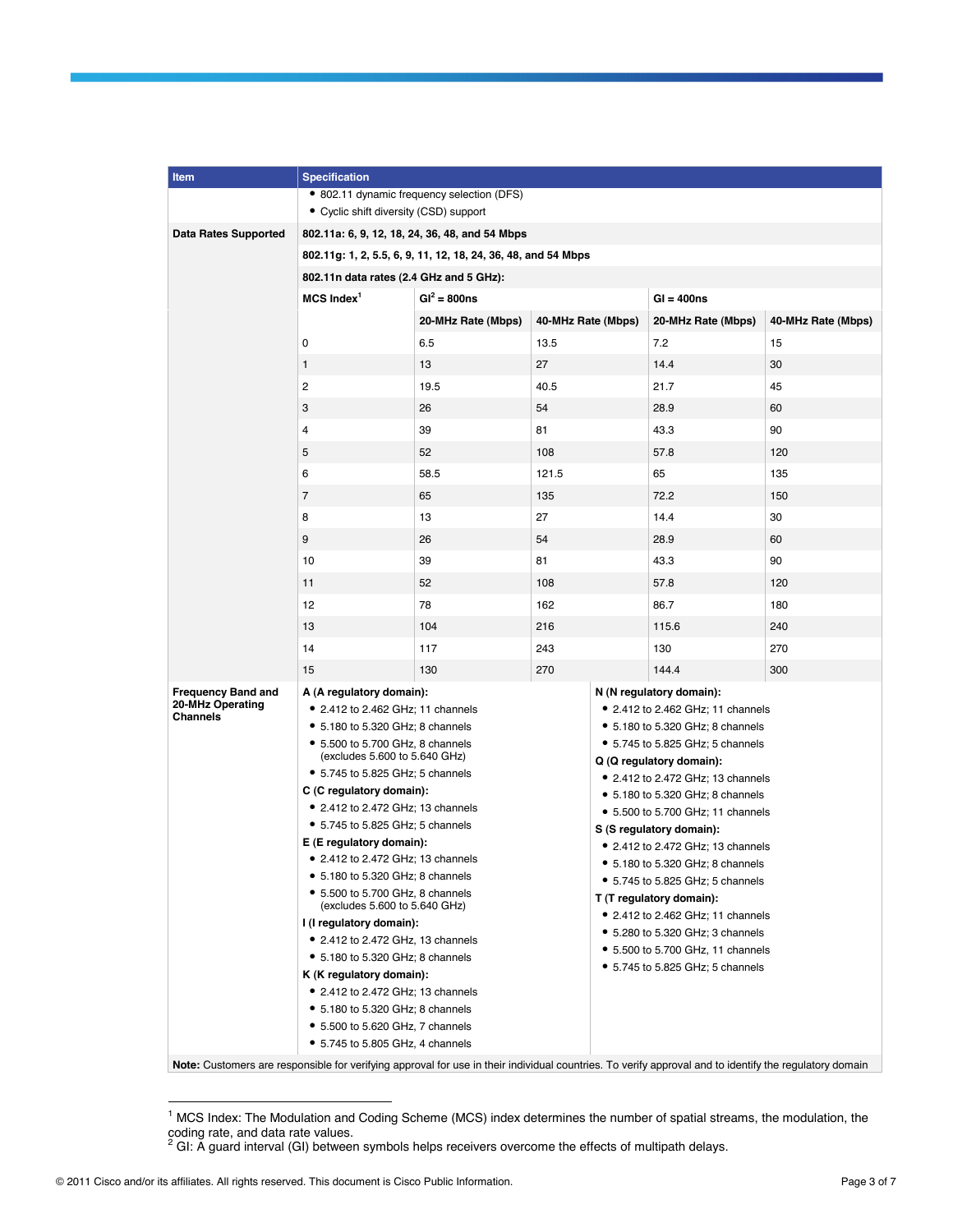| Item                                                                                               | <b>Specification</b>                                                                                                                                                                                                                                                                               |                                                                                                                                                                                          |                                                                                                                                                                                                                                                                                                    |                                                                                                                                                                                                                                                                                                    |
|----------------------------------------------------------------------------------------------------|----------------------------------------------------------------------------------------------------------------------------------------------------------------------------------------------------------------------------------------------------------------------------------------------------|------------------------------------------------------------------------------------------------------------------------------------------------------------------------------------------|----------------------------------------------------------------------------------------------------------------------------------------------------------------------------------------------------------------------------------------------------------------------------------------------------|----------------------------------------------------------------------------------------------------------------------------------------------------------------------------------------------------------------------------------------------------------------------------------------------------|
| that corresponds to a particular country, please visit http://www.cisco.com/go/aironet/compliance. |                                                                                                                                                                                                                                                                                                    |                                                                                                                                                                                          |                                                                                                                                                                                                                                                                                                    |                                                                                                                                                                                                                                                                                                    |
| Maximum Number of<br>Nonoverlapping<br>Channels                                                    | 2.4 GHz<br>• 802.11b/g:<br>$\degree$ 20 MHz: 3<br>• 802.11n:<br>∘ 20 MHz: 3                                                                                                                                                                                                                        |                                                                                                                                                                                          | 5 GHz<br>• 802.11a.<br>∘ 20 MHz: 21<br>• 802.11n:<br>$\degree$ 20 MHz: 21<br>∘ 40 MHz: 9                                                                                                                                                                                                           |                                                                                                                                                                                                                                                                                                    |
|                                                                                                    | Note: This varies by regulatory domain. Refer to the product documentation for specific details for each regulatory domain.                                                                                                                                                                        |                                                                                                                                                                                          |                                                                                                                                                                                                                                                                                                    |                                                                                                                                                                                                                                                                                                    |
| <b>Receive Sensitivity</b>                                                                         | 802.11b (CCK)<br>$-101$ dBm $@1$ Mb/s<br>-98 dBm @ 2 Mb/s<br>-92 dBm @ 5.5 Mb/s<br>-89 dBm @ 11 Mb/s                                                                                                                                                                                               | 802.11g (non HT20)<br>-92 dBm @ 6 Mb/s<br>-92 dBm @ 9 Mb/s<br>-92 dBm @ 12 Mb/s<br>-90 dBm @ 18 Mb/s<br>-86 dBm @ 24 Mb/s<br>-84 dBm @ 36 Mb/s<br>-79 dBm @ 48 Mb/s<br>-78 dBm @ 54 Mb/s | 802.11a (non HT20)<br>-93 dBm @ 6 Mb/s<br>$-93$ dBm $@9$ Mb/s<br>-92 dBm @ 12 Mb/s<br>-90 dBm @ 18 Mb/s<br>$-87$ dBm $@$ 24 Mb/s<br>-84 dBm @ 36 Mb/s<br>-79 dBm @ 48 Mb/s<br>-79 dBm @ 54 Mb/s                                                                                                    |                                                                                                                                                                                                                                                                                                    |
|                                                                                                    | 2.4-GHz<br>802.11n (HT20)                                                                                                                                                                                                                                                                          |                                                                                                                                                                                          | 5-GHz<br>802.11n (HT20)                                                                                                                                                                                                                                                                            | 5-GHz<br>802.11n (HT40)                                                                                                                                                                                                                                                                            |
|                                                                                                    | -92 dBm @ MCS0<br>-90 dBm @ MCS1<br>-88 dBm @ MCS2<br>-85 dBm @ MCS3<br>-82 dBm @ MCS4<br>-77 dBm @ MCS5<br>-76 dBm @ MCS6<br>-74 dBm @ MCS7<br>-92 dBm @ MCS8<br>-90 dBm @ MCS9<br>-87 dBm @ MCS10<br>-85 dBm @ MCS11<br>-82 dBm @ MCS12<br>-77 dBm @ MCS13<br>-75 dBm @ MCS14<br>-74 dBm @ MCS15 |                                                                                                                                                                                          | -93 dBm @ MCS0<br>-91 dBm @ MCS1<br>-89 dBm @ MCS2<br>-86 dBm @ MCS3<br>-83 dBm @ MCS4<br>-78 dBm @ MCS5<br>-77 dBm @ MCS6<br>-75 dBm @ MCS7<br>-87 dBm @ MCS8<br>-87 dBm @ MCS9<br>-85 dBm @ MCS10<br>-83 dBm @ MCS11<br>-79 dBm @ MCS12<br>-75 dBm @ MCS13<br>-73 dBm @ MCS14<br>-72 dBm @ MCS15 | -91 dBm @ MCS0<br>-89 dBm @ MCS1<br>-87 dBm @ MCS2<br>-83 dBm @ MCS3<br>-80 dBm @ MCS4<br>-75 dBm @ MCS5<br>-74 dBm @ MCS6<br>-72 dBm @ MCS7<br>-86 dBm @ MCS8<br>-85 dBm @ MCS9<br>-84 dBm @ MCS10<br>-80 dBm @ MCS11<br>-77 dBm @ MCS12<br>-72 dBm @ MCS13<br>-71 dBm @ MCS14<br>-70 dBm @ MCS15 |
| <b>Maximum Transmit</b><br>Power                                                                   | 2.4 GHz<br>•802.11b<br>○ 23 dBm with 2 antennas<br>•802.11g<br>• 20 dBm with 2 antennas<br>• 802.11n (non-HT duplicate mode)<br>○ 20 dBm with 2 antennas<br>• 802.11n (HT20)<br>○ 20 dBm with 2 antennas                                                                                           |                                                                                                                                                                                          | 5 GHz<br>•802.11a<br>○ 20 dBm with 2 antennas<br>• 802.11n non-HT duplicate mode<br>○ 20 dBm with 2 antennas<br>• 802.11n (HT20)<br>• 20 dBm with 2 antennas<br>• 802.11n (HT40)<br>○ 20 dBm with 2 antennas                                                                                       |                                                                                                                                                                                                                                                                                                    |

**Note:** The maximum power setting will vary by channel and according to individual country regulations. Refer to the product documentation for specific details.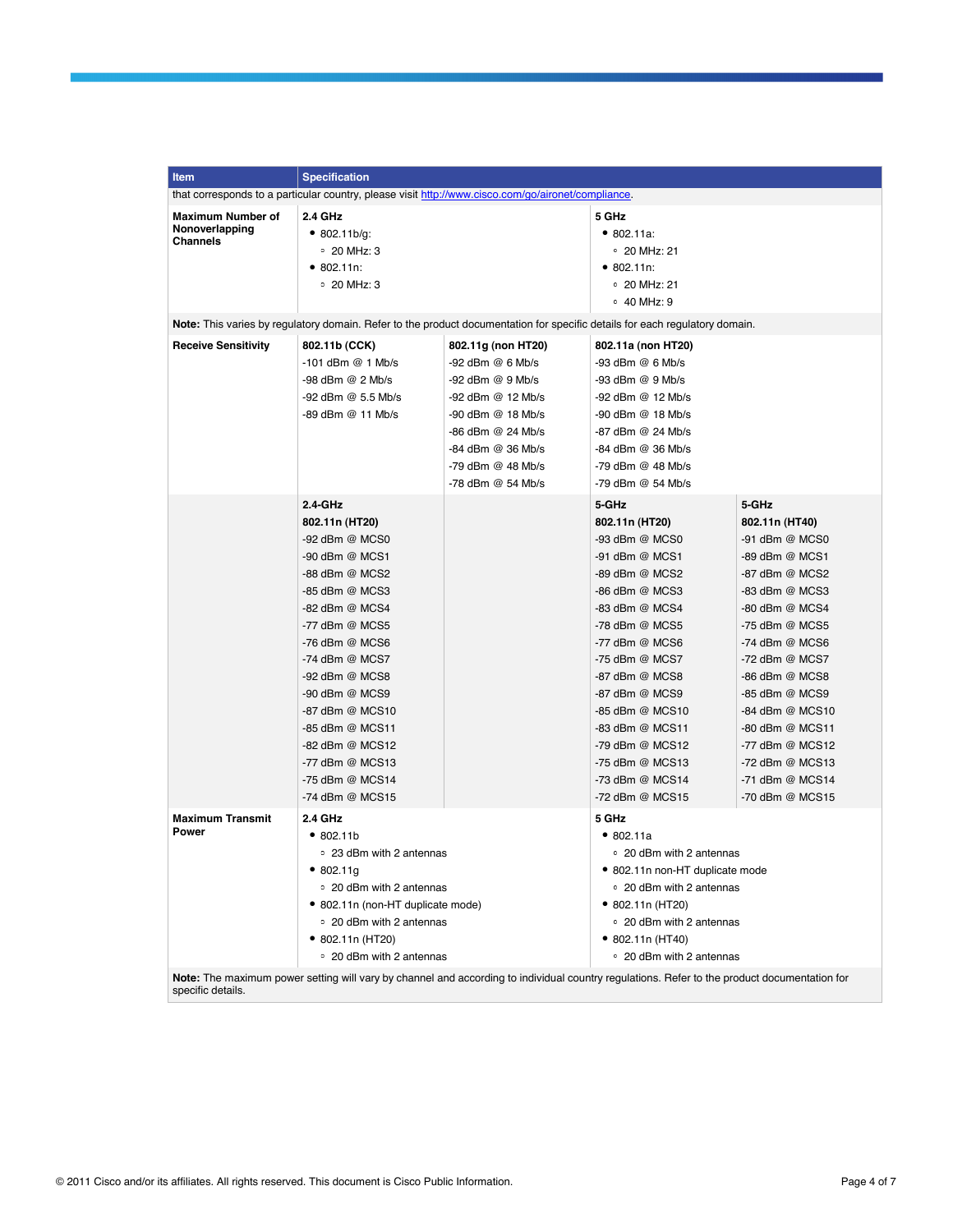| <b>Item</b>                                        | <b>Specification</b>                                                                                                                                                                                                                                                                                                    |                          |  |  |
|----------------------------------------------------|-------------------------------------------------------------------------------------------------------------------------------------------------------------------------------------------------------------------------------------------------------------------------------------------------------------------------|--------------------------|--|--|
| <b>Available Transmit</b><br><b>Power Settings</b> | 2.4 GHz<br>23 dBm (200 mW) CCK Only                                                                                                                                                                                                                                                                                     | 5 GHz<br>20 dBm (100 mW) |  |  |
|                                                    | 20 dBm (100 mW)                                                                                                                                                                                                                                                                                                         | 17 dBm (50 mW)           |  |  |
|                                                    | 17 dBm (50 mW)                                                                                                                                                                                                                                                                                                          | 14 dBm (25 mW)           |  |  |
|                                                    | 14 dBm (25 mW)                                                                                                                                                                                                                                                                                                          | 11 dBm (12.5 mW)         |  |  |
|                                                    | 11 dBm (12.5 mW)                                                                                                                                                                                                                                                                                                        | 8 dBm (6.25 mW)          |  |  |
|                                                    | 8 dBm (6.25 mW)                                                                                                                                                                                                                                                                                                         | 5 dBm (3.13 mW)          |  |  |
|                                                    | 5 dBm (3.13 mW)                                                                                                                                                                                                                                                                                                         | 2 dBm (1.56 mW)          |  |  |
|                                                    | 2 dBm (1.56 mW)                                                                                                                                                                                                                                                                                                         | -1 dBm (0.78 mW)         |  |  |
|                                                    | -1 dBm (0.78 mW)                                                                                                                                                                                                                                                                                                        |                          |  |  |
| specific details.                                  | Note: The maximum power setting will vary by channel and according to individual country regulations. Refer to the product documentation for                                                                                                                                                                            |                          |  |  |
| <b>Integrated Antenna</b>                          | $\bullet$ 2.4 GHz, Gain 4 dBi, internal Omni, horizontal beamwidth 360 $^{\circ}$                                                                                                                                                                                                                                       |                          |  |  |
|                                                    | • 5 GHz, Gain 3 dBi, internal Omni, horizontal beamwidth 360°                                                                                                                                                                                                                                                           |                          |  |  |
| <b>External Antenna</b>                            | • Certified for use with antenna gains up to 6 dBi (2.4 GHz and 5 GHz).                                                                                                                                                                                                                                                 |                          |  |  |
| (sold separately)                                  | • Cisco offers the industry's broadest selection of 802.11n antennas delivering optimal coverage for a variety of<br>deployment scenarios.                                                                                                                                                                              |                          |  |  |
| <b>Interfaces</b>                                  | • 10/100/1000BASE-T autosensing (RJ-45)                                                                                                                                                                                                                                                                                 |                          |  |  |
|                                                    | • Management console port (RJ-45)                                                                                                                                                                                                                                                                                       |                          |  |  |
| <b>Indicators</b>                                  | • Status LED indicates boot loader status, association status, operating status, boot loader warnings, boot loader<br>errors                                                                                                                                                                                            |                          |  |  |
| <b>Dimensions</b><br>(W x L x H)                   | • Access point (without mounting bracket): $8.7 \times 8.7 \times 1.84$ in. (22.1 $\times$ 22.1 $\times$ 4.7 cm)                                                                                                                                                                                                        |                          |  |  |
| Weight                                             | • 2.3 lbs $(1.04 \text{ kg})$                                                                                                                                                                                                                                                                                           |                          |  |  |
| <b>Environmental</b>                               | Cisco Aironet 3500i                                                                                                                                                                                                                                                                                                     |                          |  |  |
|                                                    | • Nonoperating (storage) temperature: -22 to 185 F (-3 0 to 85 °C)                                                                                                                                                                                                                                                      |                          |  |  |
|                                                    | • Operating temperature: 32 to 104 $\mathsf{F}$ (0 to 40°C)<br>• Operating humidity: 10 to 90% percent (noncondensing)<br><b>Cisco Aironet 3500e</b><br>• Nonoperating (storage) temperature: -40 to 185 $\mathsf{F}$ (-40 to 85 $\mathbb{C}$ )                                                                         |                          |  |  |
|                                                    |                                                                                                                                                                                                                                                                                                                         |                          |  |  |
|                                                    |                                                                                                                                                                                                                                                                                                                         |                          |  |  |
|                                                    |                                                                                                                                                                                                                                                                                                                         |                          |  |  |
|                                                    | • Operating temperature: -4 to +131 $\mathsf{F}$ (-20 to +55 $\mathbb{C}$ )<br>• Operating humidity: 10 to 90 percent (noncondensing)                                                                                                                                                                                   |                          |  |  |
|                                                    | $\bullet$ 128 MB DRAM                                                                                                                                                                                                                                                                                                   |                          |  |  |
| <b>System Memory</b>                               | • 32 MB flash                                                                                                                                                                                                                                                                                                           |                          |  |  |
| <b>Input Power</b>                                 | • AP3500: 44 to 57 VDC                                                                                                                                                                                                                                                                                                  |                          |  |  |
| Requirements                                       | • Power Supply and Power Injector: 100 to 240 VAC; 50 to 60 Hz                                                                                                                                                                                                                                                          |                          |  |  |
| <b>Powering Options</b>                            | • 802.3af Ethernet Switch                                                                                                                                                                                                                                                                                               |                          |  |  |
|                                                    | • Cisco AP3500 Power Injectors (AIR-PWRINJ4=)                                                                                                                                                                                                                                                                           |                          |  |  |
|                                                    | • Cisco AP3500 Local Power Supply (AIR-PWR-B=)                                                                                                                                                                                                                                                                          |                          |  |  |
| <b>Power Draw</b>                                  | • AP3500: 12.95 W                                                                                                                                                                                                                                                                                                       |                          |  |  |
|                                                    | Note: When deployed using Power over Ethernet (PoE), the power drawn from the power sourcing equipment will be<br>higher by some amount dependent on the length of the interconnecting cable. This additional power may be as high as<br>2.45W, bringing the total system power draw (access point + cabling) to 15.4W. |                          |  |  |
| Warranty                                           | Limited Lifetime Hardware Warranty                                                                                                                                                                                                                                                                                      |                          |  |  |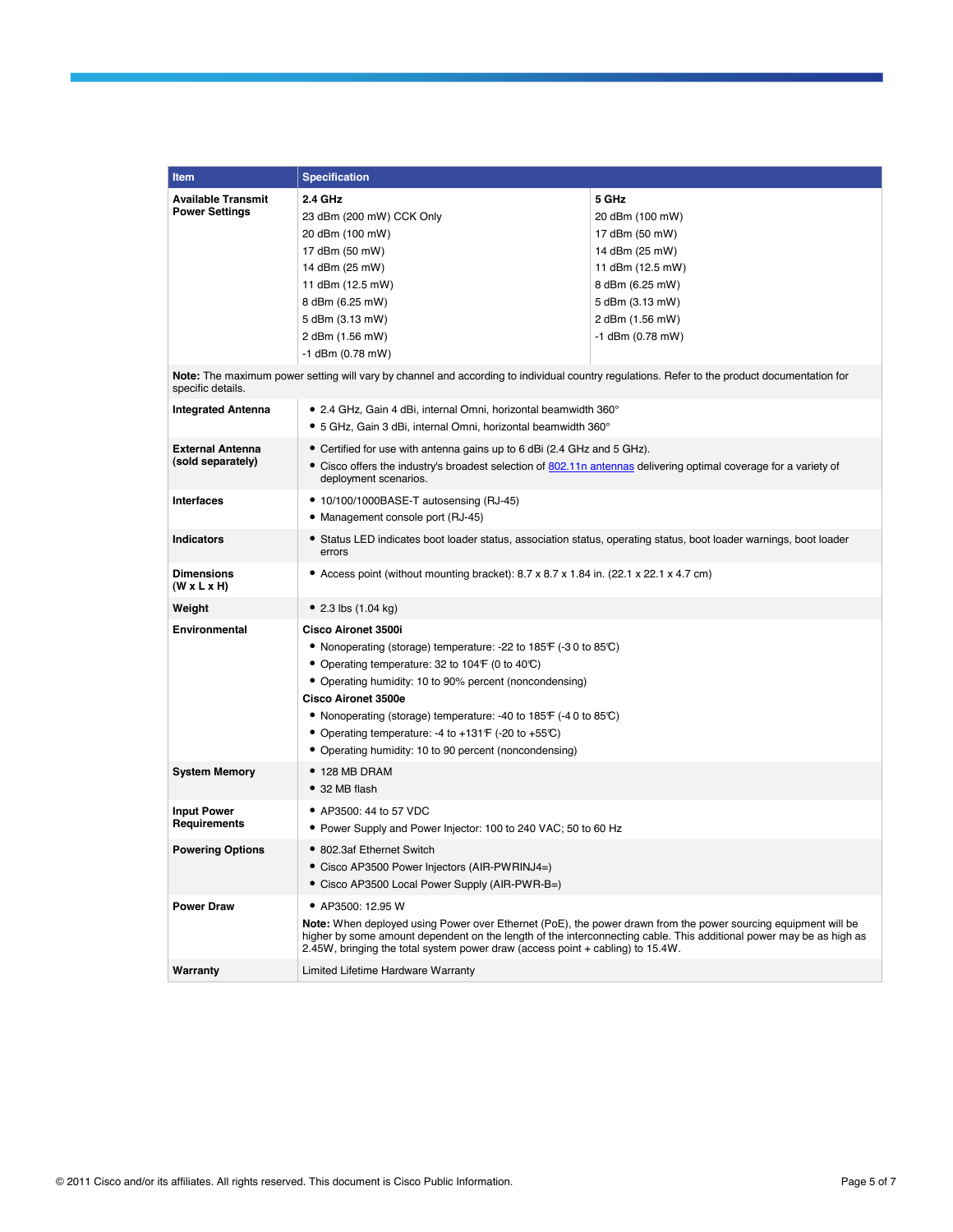| Item                        | <b>Specification</b>                                                                                               |
|-----------------------------|--------------------------------------------------------------------------------------------------------------------|
| <b>Compliance Standards</b> | • Safety:                                                                                                          |
|                             | $\degree$ UL 60950-1                                                                                               |
|                             | ○ CAN/CSA-C22.2 No. 60950-1                                                                                        |
|                             | • UL 2043                                                                                                          |
|                             | ○ IEC 60950-1                                                                                                      |
|                             | ○ EN 60950-1                                                                                                       |
|                             | • Radio approvals:                                                                                                 |
|                             | ● FCC Part 15.247, 15.407                                                                                          |
|                             | ∘ RSS-210 (Canada)                                                                                                 |
|                             | ○ EN 300.328, EN 301.893 (Europe)                                                                                  |
|                             | • ARIB-STD 33 (Japan)                                                                                              |
|                             | • ARIB-STD 66 (Japan)                                                                                              |
|                             | ∘ ARIB-STD T71 (Japan)                                                                                             |
|                             | • EMI and susceptibility (Class B)                                                                                 |
|                             | • FCC Part 15.107 and 15.109                                                                                       |
|                             | • ICES-003 (Canada)                                                                                                |
|                             | • VCCI (Japan)                                                                                                     |
|                             | • EN 301.489-1 and -17 (Europe)                                                                                    |
|                             | ○ EN 60601-1-2 EMC requirements for the Medical Directive 93/42/EEC                                                |
|                             | • IEEE Standard:                                                                                                   |
|                             | . IEEE 802.11a/b/g, IEEE 802.11n 2.0, IEEE 802.11h, IEEE 802.11d                                                   |
|                             | • Security:                                                                                                        |
|                             | ○ 802.11i, Wi-Fi Protected Access 2 (WPA2), WPA                                                                    |
|                             | 0.802.1X                                                                                                           |
|                             | ○ Advanced Encryption Standards (AES), Temporal Key Integrity Protocol (TKIP)                                      |
|                             | $\bullet$ EAP Type(s):                                                                                             |
|                             | <sup>o</sup> Extensible Authentication Protocol-Transport Layer Security (EAP-TLS)                                 |
|                             | <sup>o</sup> EAP-Tunneled TLS (TTLS) or Microsoft Challenge Handshake Authentication Protocol Version 2 (MSCHAPv2) |
|                             | • Protected EAP (PEAP) v0 or EAP-MSCHAPv2                                                                          |
|                             | <sup>o</sup> Extensible Authentication Protocol-Flexible Authentication via Secure Tunneling (EAP-FAST)            |
|                             | • PEAPv1 or EAP-Generic Token Card (GTC)                                                                           |
|                             | • EAP-Subscriber Identity Module (SIM)                                                                             |
|                             | • Multimedia:                                                                                                      |
|                             | ∘ Wi-Fi Multimedia (WMM <sup>"</sup> )                                                                             |
|                             | • Other:                                                                                                           |
|                             | ● FCC Bulletin OET-65C                                                                                             |
|                             | ∘ RSS-102                                                                                                          |

### Limited Lifetime Hardware Warranty

This Cisco Aironet 3500 Series Access Point comes with a Limited Lifetime Warranty that provides full warranty coverage of the hardware for as long as the original end user continues to own or use the product. The warranty includes 10-day advance hardware replacement and ensures that software media is defect-free for 90 days. For more details, visit [http://www.cisco.com/go/warranty.](http://www.cisco.com/go/warranty)

### Cisco Wireless LAN Services

Seamlessly integrate mobile services and take full advantage of the systemwide capabilities of the Cisco Unified Wireless Network with services from Cisco and our partners. Better utilize the self-healing, self-optimizing features built into the silicon-level intelligence of CleanAir technology and the increased performance of the 802.11n standard while simplifying the transition to these new technologies. For more details, visit [http://www.cisco.com/go/wirelesslanservices.](http://www.cisco.com/go/wirelesslanservices)